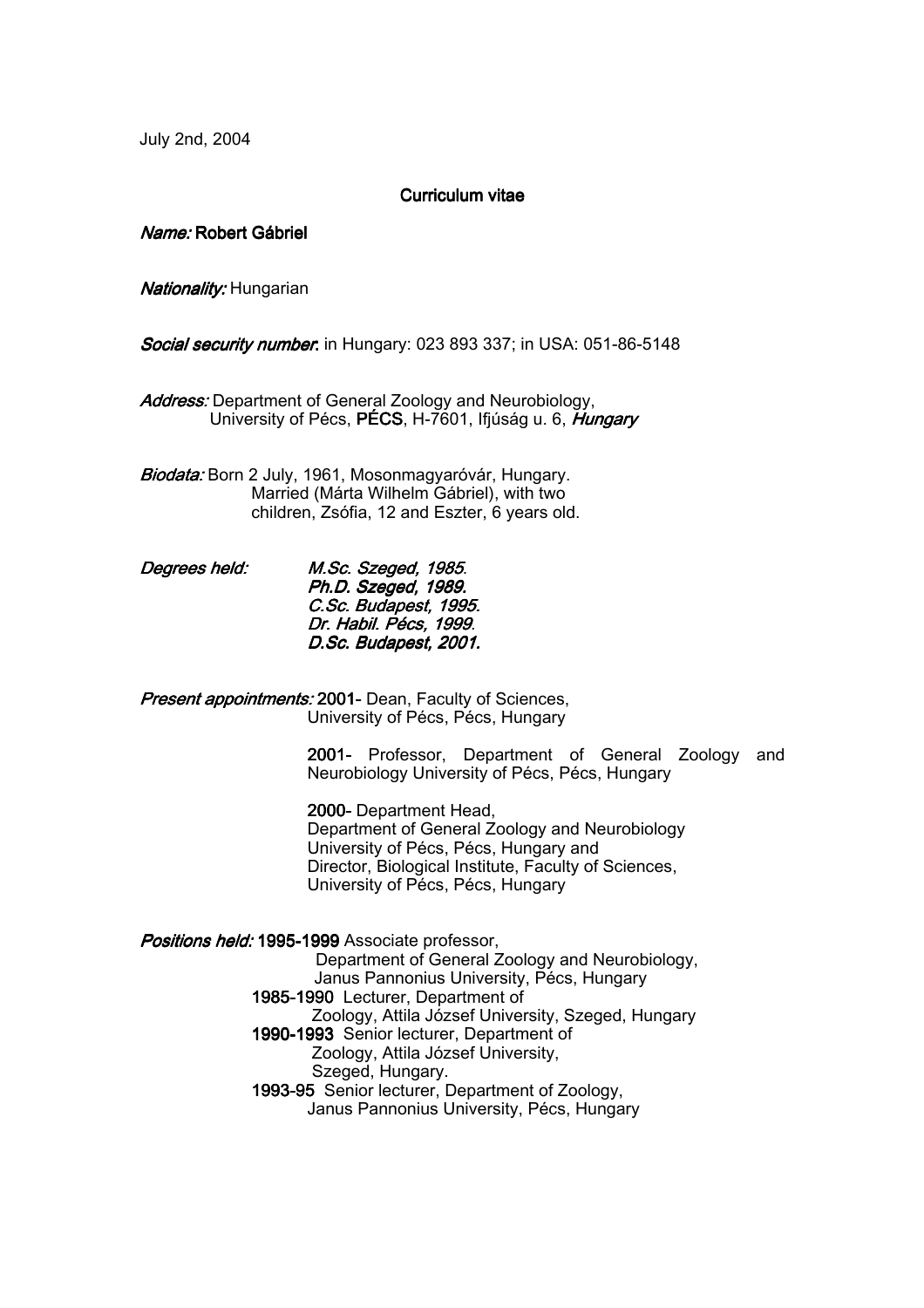**Teaching:** Comparative Anatomy and Histology, Physiology, Neuroanatomy, Advanced Neuroscience and Structural Cell Biology to medical and science students. Special courses for PhD students

Thesis leadership: MSc.: J. Baranyai, E. Váradi, A. Boldizsár, V. Liebl, I. Pásztor, V. Dénes, E. Veisenberger, L. Femérai, K. Kelemen, J. Trombitás, K. Kecse-Nagy, T. Molnár, B. Gerő , S. Szigetváry, B. Rácz, K. Sándor, A. Bite

PhD.: E. Pollák, B. Völgyi, K. Rábl, V. Dénes

### **Temporary Research Appointments:**

 September, 1988 and May, 1989: Department of Animal Physiology, Friedrich Schiller University, Jena, Germany

 April, 1990-June, 1990 Department of Histology and Microscopic Anatomy, University of Antwerp, Belgium

 July, 1990-August, 1992 Department of Anatomy and Histology, Flinders University of South Australia, Australia

 January/April 1994, June/July 1995 and 1996 August 1997-July 1999 Department of Ophthalmology, New York University Medical Center, New York, USA

Research Experience: Light- and electron microscopic enzyme histochemistry and immunocytochemistry. Microanatomical organization of the enteric nervous system, invertebrate ganglia and visual system of vertebrates. Physiology and pharmacology of the retina.

**Society Memberships:** European Neuroscience Association Hungarian Neuroscience Society Association for Research in Vision and Ophthalmology

Honours and awards: Hungarian People's Rep. Scholarship 1983/84 and 84/85

| <b>ESF Travel Grant to Summer School on</b><br>Modern Neuroanatomical Methods | 1987 |
|-------------------------------------------------------------------------------|------|
| Fellow of the ESF in Antwerp                                                  | 1990 |
| <b>ENA Travel Grant to the Annual Meeting</b><br>in Madrid                    | 1993 |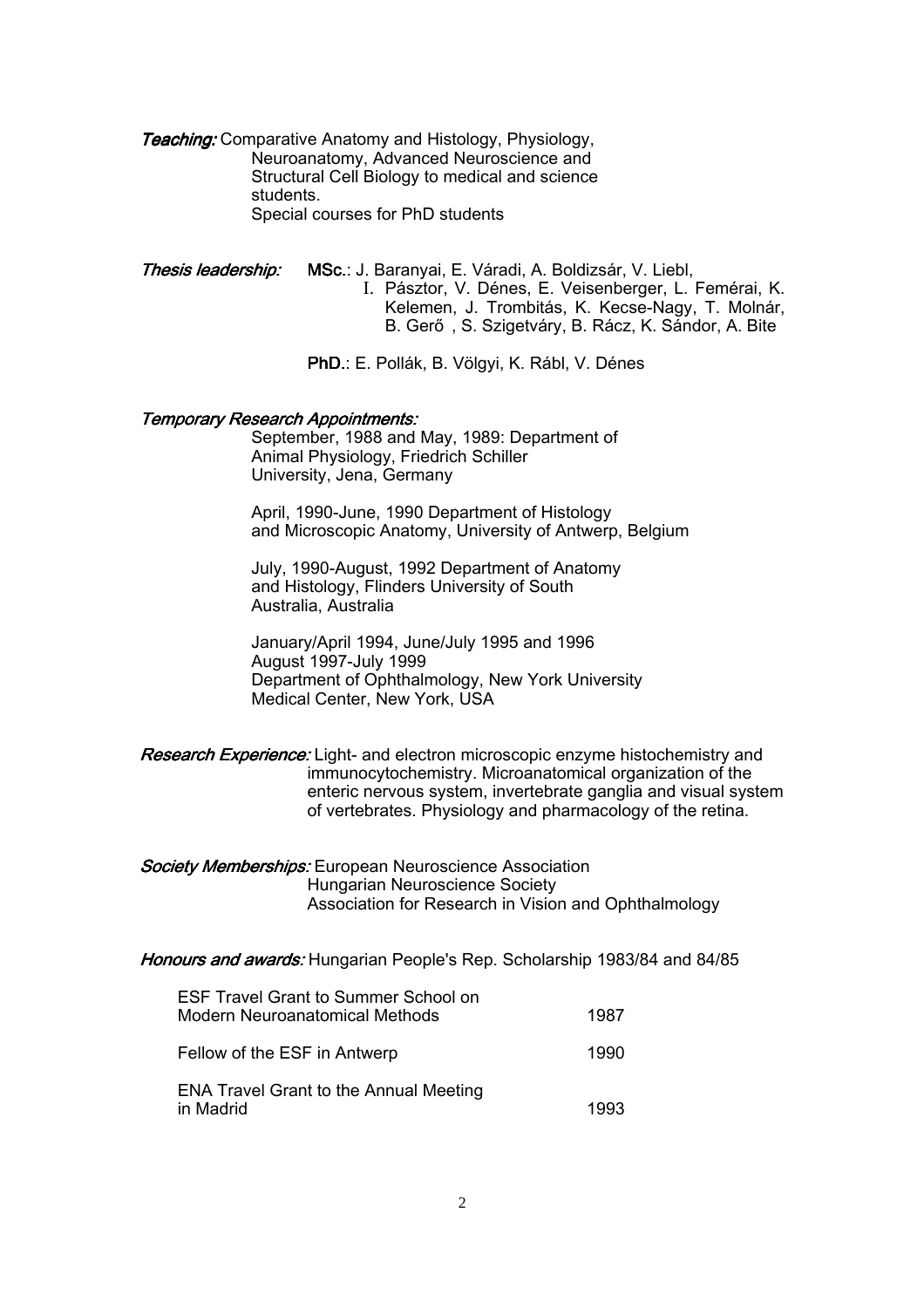| Fellow of the HFSPO in New York                            | 1994      |
|------------------------------------------------------------|-----------|
| Research grant from Hungarian Science Foundation 1995-98   |           |
| Listed in, " Who is Who in the World"                      | 1997      |
| Travel grant from Research to Prevent Blindness, Inc. 1998 |           |
| János Bolyai Fellowship, Hungarian Acad. Sci.              | 2000-2003 |

# **Invited Seminars:**

Zoological Division, Hung. Acad. Sci., Budapest, Hungary

Friedrich Schiller University, Jena, Germany

Flinders University of South Australia, Adelaide, Australia

University of Melbourne, Melbourne, Australia

Eberhard Karls University, Tübingen, Germany

University of Salzburg, Salzburg, Austria

Hungarian Academy of Sciences, Pécs Regional Committee

# Invited lectures at conferences:

2nd Hungarian Visual Science Symposium

# Editorial work:

**Guest Editor: Microscopy Research and Technique** Reviewer service to professional journals: Vision Research, Journal of Neurochemistry, Neuroscience Letters, Brain Research, The Anatomical Record, Microscopy Research and Technique, Szemészet (Ophthalmology-in Hungarian), Neuroscience, Veterinary Medicine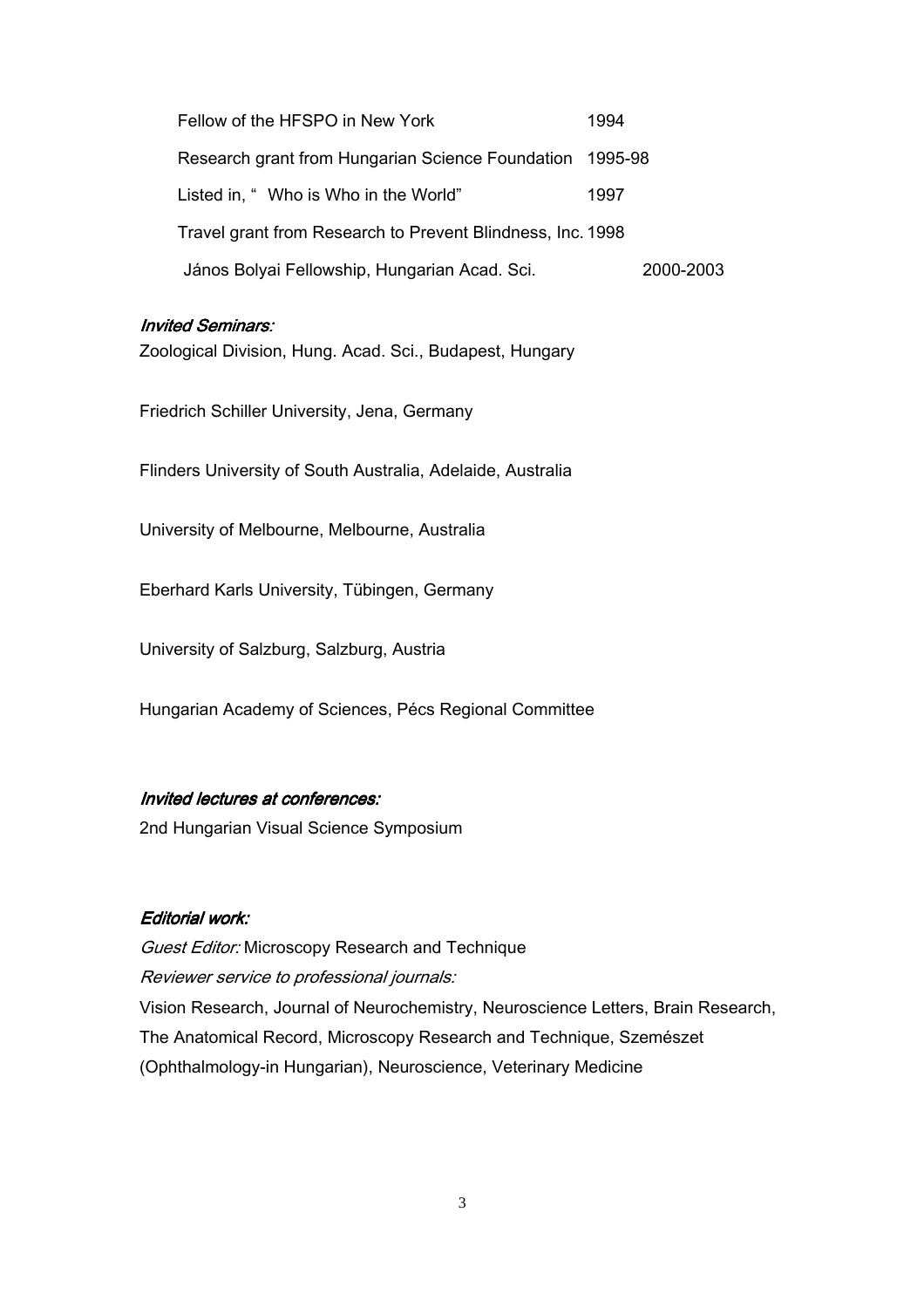## LIST OF PUBLICATIONS

## Dr. Robert Gábriel

### Monographs, book chapters and reviews

1. Fekete, É., Halasy, K., Gábriel, R. and Benedeczky, I. (1988) Some histochemical aspects of invertebrate enteric nervous system. In: Neurobiology of Invertebrates, Symposia Biologica Hungarica 36, (Eds. Salánki, J. and S.-Rózsa, K.) pp. 185-197.

2. Gábriel, R. (1988) Morphology and ultrastructure of frog myenteric plexus (in Hungarian). PhD Thesis, Szeged.

3. Gábriel, R. (1993) Morphological and neurochemical organisation of myenteric plexus in lower vertebrates (in Hungarian). CSc Thesis, Szeged.

4. Gábriel R, Rábl K, Veisenberger E (2000) Synaptology of the inner plexiform layer in the anuran retina. Microsc. Res. Tech. 50, 394-402.

5. Gábriel R (2000) What do we owe to the frog' s eye in retinal research? A historical perspective. Microsc. Res. Tech. 50, 325-326.

6. Gábriel R., Wilhelm M. (2001) Structure and function of photoreceptor and secondorder cell mosaics in the retina of Xenopus. Int. Rev. Cytol. 210, 77-120.

7. Molnár, L. és Gábriel, R. (2001) Histotechnology (in Hungarian). Dialóg-Campus, Budapest-Pécs, pp. 1- 549.

8. Gábriel, R. (2003) Retinal circadian rhythm: one conductor, many musicians. In: Rhythmic biological processes (eds V. Csernus, B.Mess). Dialóg-Campus, Budapest-Pécs, pp. 137-145.

9. Hámori J., Gábriel R, Csoknya M. (2003) Neural networks and history of Neuroscience (in Hungarian). In: Neurobiology (Ed.: M. Csoknya). PTE TTK, Pécs, pp. 6-17.

10. Gábriel R (2003) Structure and function of synapses (in Hungarian). In: Neurobiology (Ed.: M. Csoknya). PTE-TTK, Pécs, pp. 67-76.

11. Gábriel R (2003) Postsynaptic receptors. (in Hungarian). In: Neurobiology (Ed.: M. Csoknya). PTE-TTK, Pécs, pp. 77-99.

12. Gábriel R (2003) Structure and function of the visual system. *(in Hungarian*). In: Neurobiology (Ed.: M. Csoknya). PTE-TTK, Pécs, pp. 195-223

13. Csoknya M, Gábriel R (2003) Plasticity of the nervous system (*in Hungarian*). In: Neurobiology (Ed.: M. Csoknya). PTE TTK, Pécs, pp. 225-238.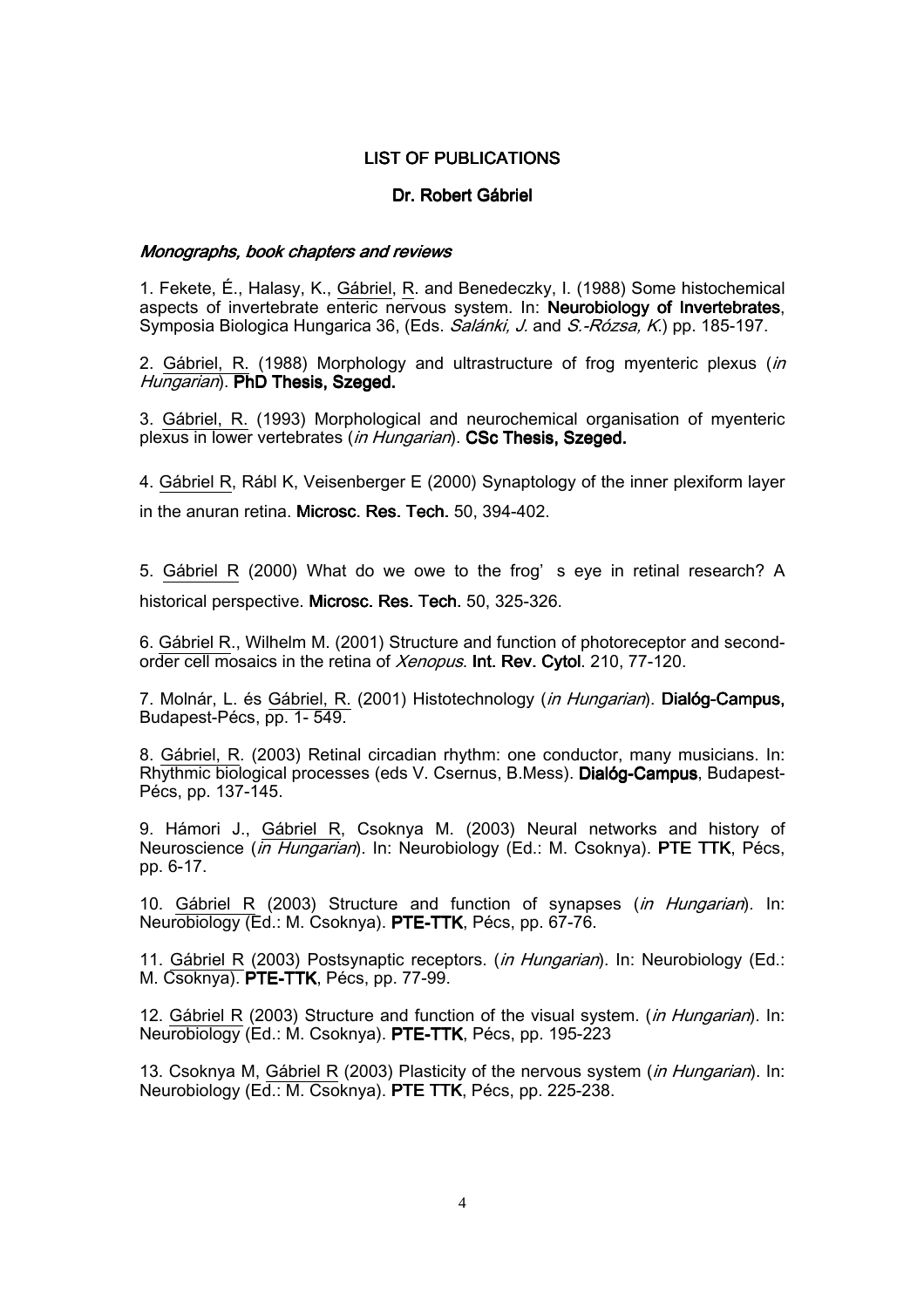### Book review

1. Gábriel, R. (1988) The central nervous system of cartilaginous fishes: structure and functional correlations (by *W.J.A.J. Smeets, R. Nieuwenhuys* and *B.L. Roberts*, eds). Neuroscience 26, 364-365.

#### **Research Papers**

1. Gábriel, R., Halasy, K. and Csoknya, M. (1987) Cytochemical detection of NADHdiaphorase positive nerve cells in the intestinal canal of frog. Acta Biol. Szeged. 33, 85-95.

2. Halasy, K., Benedeczky, I., Fekete, É., Tóth, L. and Gábriel, R. (1988) Enteric neuromuscular junctions: comparison of ultrastructural features in different phylogenetic groups. Neuroscience 25, 147-162.

3. Gábriel, R., Halasy, K. and Csoknya, M. (1988) Visualization of neurons by NADHdiaphorase staining in the myenteric plexus of some invertebrate and vertebrate species. Z. mikrosk.-anat. Forsch. 102, 769-784.

4. Csoknya, M., Halasy, K. and Gábriel, R. (1988) Quantitative studies on the caeca of developing chicks. Working Papers (Osijek-Pécs) 1, 241-250.

5. Asztalos, B., Nemcsók, J., Benedeczky, I., Gábriel, R. and Szabó, A. (1988) Comparison of effects of paraquat and methidation on enzyme activity and tissue necrosis of carp, following exposure to pesticides singly or in combination. Environ. Poll. 55, 123-135.

6. Gábriel, R., Fekete, É. and Halasy, K. (1989) Consecutive diaphorase acetylcholinesterase histochemistry in the myenteric plexus of frog stomach. Acta histochem. 85, 135-151.

7. Gábriel, R. and Eckert, M. (1989) GABA-like immunoreactivity in myenteric plexus of frog stomach. Histochemistry 91, 523-525.

8. Fekete, É. and Gábriel, R. (1989) Light and electron microscopic localization of GABA-like immunoreactivity in chicken midgut myenteric plexus. Histochemistry 93, 75-80.

9. Gábriel, R., Benedeczky, I. and Csoknya, M. (1989) Myenteric plexus of frog large intestine: light and electron microscopy of fibre system and neurons. Acta Morphol. Hung. 37, 71-84.

10. Gábriel, R. (1989) Elements of control of smooth muscle activity in the frog stomach: an EM study. Acta Biol. Szeged. 35, 103-113.

11. Csoknya, M., Fekete, É., Gábriel, R., Halasy, K. and Benedeczky, I. (1990) Histochemical characterization of myenteric plexus in domestic fowl small intestine. Z. mikrosk.-anat. Forsch. 104, 625-638.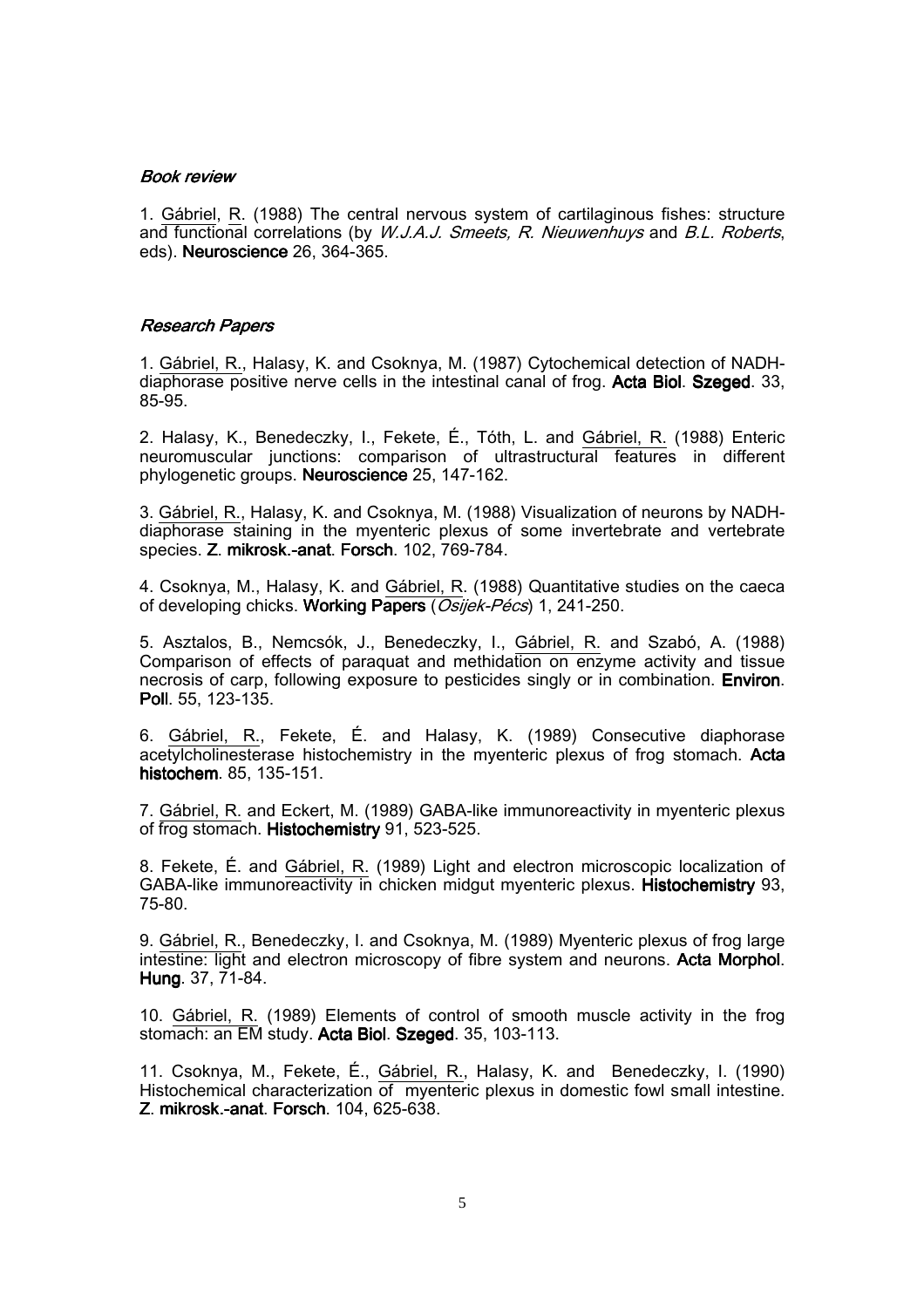12. Gábriel, R., Halasy, K., Fekete, É., Eckert, M. and Benedeczky, I. (1990) Distribution of GABA-like immunoreactivity in myenteric plexus of carp, frog and chicken. Histochemistry 94, 323-328.

13. Asztalos, B., Nemcsók, J., Benedeczky, I, Gábriel, R., Szabó, A. and Refaie, O.J. (1990) The effects of pesticides on some biological parameters of carp (Cyprinus carpio L.) Arch. Environ. Contam. Toxicol. 19, 275-282.

14. Gábriel, R. (1990) Distribution of substance P-like immunoreactivity in the gastrointestinal tract of Rana esculenta L. Histochem. J. 22, 560-566.

15. Gábriel, R., Timmermans, J.P., Adriaensen, D., De Groodt-Lasseel, M.H.A. and Scheuermann, D.V. (1990) High density of NPY-innervation in the myenteric plexus of the turtle midgut. An immunocytochemical study. Acta Biol. Hung. 41, 263-268.

16. Timmermans, J.P., Scheuermann, D.W., Gábriel, R., Adriaensen, D., Fekete, É. and De Groodt-Lasseel, M.H.A. (1991) The innervation of the gastrointestinal tract of a chelonian reptile, Pseudemys scripta elegans. I. Structure and topography of the enetric nerve plexuses using neuron-specific enolase immunocytochemistry. Histochemistry 95, 397-402.

17. Scheuermann, D.W., Gábriel, R., Timmermans, J.-P., Adriaensen, D. and De Groodt-Lasseel, M.H.A. (1991) The innervation of the gastrointestinal tract of a chelonian reptile, *Pseudemys scripta elegans*. II. Distribution of neuropeptides in the myenteric plexus. Histochemistry 95, 403-411.

18. Gábriel, R. (1991) GABA immunocytochemistry reveals five morphologically different nerve cell types in frog stomach. Acta Morphol. Hung. 39, 15-19.

19. Fekete, É., Gábriel, R. and Boros, A. (1991) Relationship between appearance of GABA, fluorogenic monoamines and cytochrome oxidase activity during prenatal morphogenesis of chick myenteric plexus. Anat. Embryol. 184, 489-496.

20. Gábriel, R. (1991): A method for the demonstration of NADPH-diaphorase activity in anuran species using unfixed retinal wholemounts. Arch. Histol Cytol. 54, 205-209.

21. Straznicky, C. and Gábriel, R. (1991): NADPH-diaphorase positive neurons in the retina of *Bufo marinus*: selective staining of bipolar and amacrine cells. **Arch. Histol.** Cytol. 54, 211-218.

22. Gábriel, R., Straznicky, C. and Zhu, B. (1991): Tyrosine hydroxylase immunoreactive elements in the distal retina of *Bufo marinus*: a light and electron microscopic study. Brain Res. 559, 225-232.

23. Gábriel, R., Fekete, É. and Csoknya, M. (1992) Some morphological and histochemical features of midgut myenteric plexus of the common European frog, Rana esculenta. Histol. Histopathol. 7, 83-91.

24. Gábriel, R., Timmermans, J.P., Adriaensen, D, De Groodt-Lasseel, M.H.A. and Scheuermann, D.W. (1992) Morphological features of the myenteric plexus of the stomach of the axolotl, *Ambystoma mexicanum*, revealed by immunocytochemistry. Histochem. J. 24, 181-189.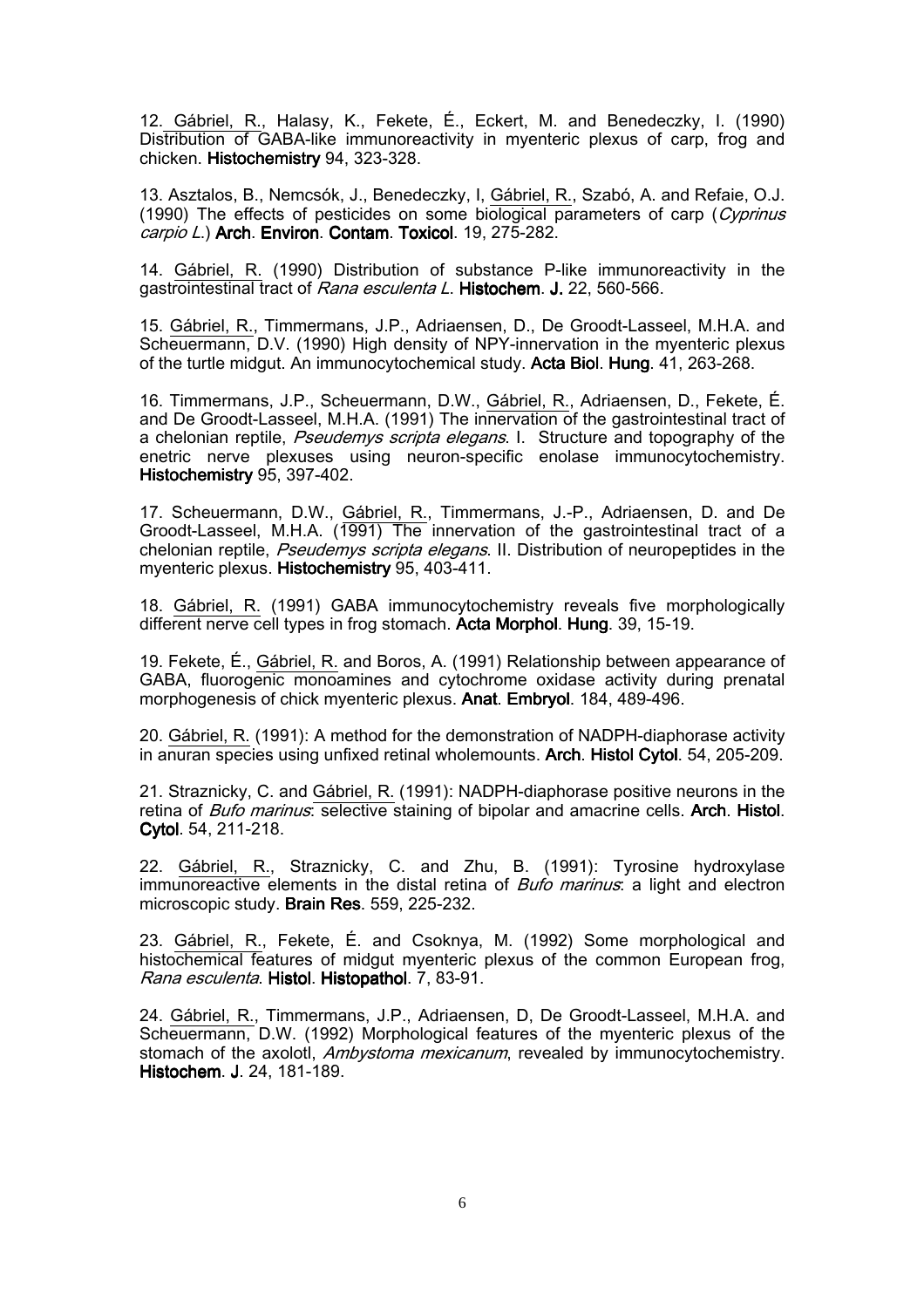25. Gábriel, R. and Budai, D. (1992) Seasonal variations in acetylcholine contents and levels of cholinergic enzymes in the alimentary tract and heart of Rana esculenta L. J. Auton. Nerv. Syst. 40, 223-228.

26. Gábriel, R., Straznicky, C. and Wye-Dvorak, J. (1992): GABA-like immunoreactive neurons in the retina of *Bufo marinus*: evidence for the presence of GABA-containing ganglion cells. Brain Res. 571, 175-179. 1992.

27. Gábriel, R., Zhu, B. and Straznicky, C. (1992): Synaptic contacts of tyrosine hydroxylase-imunoreactive elements in the inner plexiform layer of the retina of *Bufo* marinus. Cell Tissue Res. 267, 525-534.

28. Straznicky, C., Vickers, J.C., Gábriel, R. and Costa, M. (1992): A neurofilament protein antibody selectively labels a large ganglion cell type in the human retina. Brain Res. 582, 123-128.

29. Gábriel, R., Wilhelm, M. and Straznicky, C. (1992): MAP2-immunoreactive neurons in the retina of *Bufo marinus*: colocalisation with tyrosine hydroxylase and serotonin in amacrine cells. Cell Tissue Res. 269, 175-182.

30. Zhu, B., Gábriel, R. and Straznicky, C. (1992): Serotonin synthesis and accumulation by neurons in the anuran retina. Visual Neurosci. 9, 377-388.

31. Gábriel, R. and Straznicky, C. (1992): Immunocytochemical localization of parvalbumin- and neurofilament triplet protein-immunoreactivity in the cat retina: colocalization in a subpopulation of AII amacrine cells. Brain Res. 595, 133-136.

32. Wilhelm, M., Straznicky, C. and Gábriel, R. (1992): Neuron-specific enolase-like immunoreactivity in the vertebrate retina: selective labelling of Müller cells in Anura. Histochemistry 98, 243-252.

33. Wilhelm, M., Shulcz, H. and Gábriel, R. (1992) Behaviour of an alcohol-preferring strain of Wistar rats. Acta biol. Szeged. 38, 57-66.

34. Gábriel, R. and Straznicky, C. (1993) Quantitative analysis of GABAimmunoreactive synapses in the retina of *Bufo marinus*: identification of direct output to ganglion cells and contacts with dopaminergic amacrine cells. **J. Neurocytol.** 22, 26-38.

35. Wilhelm, M., Zhu, B., Gábriel, R. and Straznicky, C. (1993): Serotoninsynthesizing neurons in the vertebrate retina: a comparative study. Exp. Eve Res. 56, 231-240.

36. Gábriel, R., Wilhelm, M. and Straznicky, C. (1993): Morphology and distribution of Müller cells in the retina of the toad *Bufo marinus*. Cell Tissue Res. 272, 183-192.

37. Gábriel, R., Zhu, B. and Straznicky, C. (1993) Synaptic contacts of serotonin-like immunoreactive and 5,7-dihydroxytryptamine-accumulating neurons in the anuran retina. Neuroscience 54, 1103-1114.

38. Main, C.M., Wilhelm, M. and Gábriel, R. (1993) Colocalization of GABAimmunoreactivity in neuropeptide- and monoamine-containing amacrine cells in the retina of Bufo marinus. Arch. Histol. Cytol. 56, 161-166.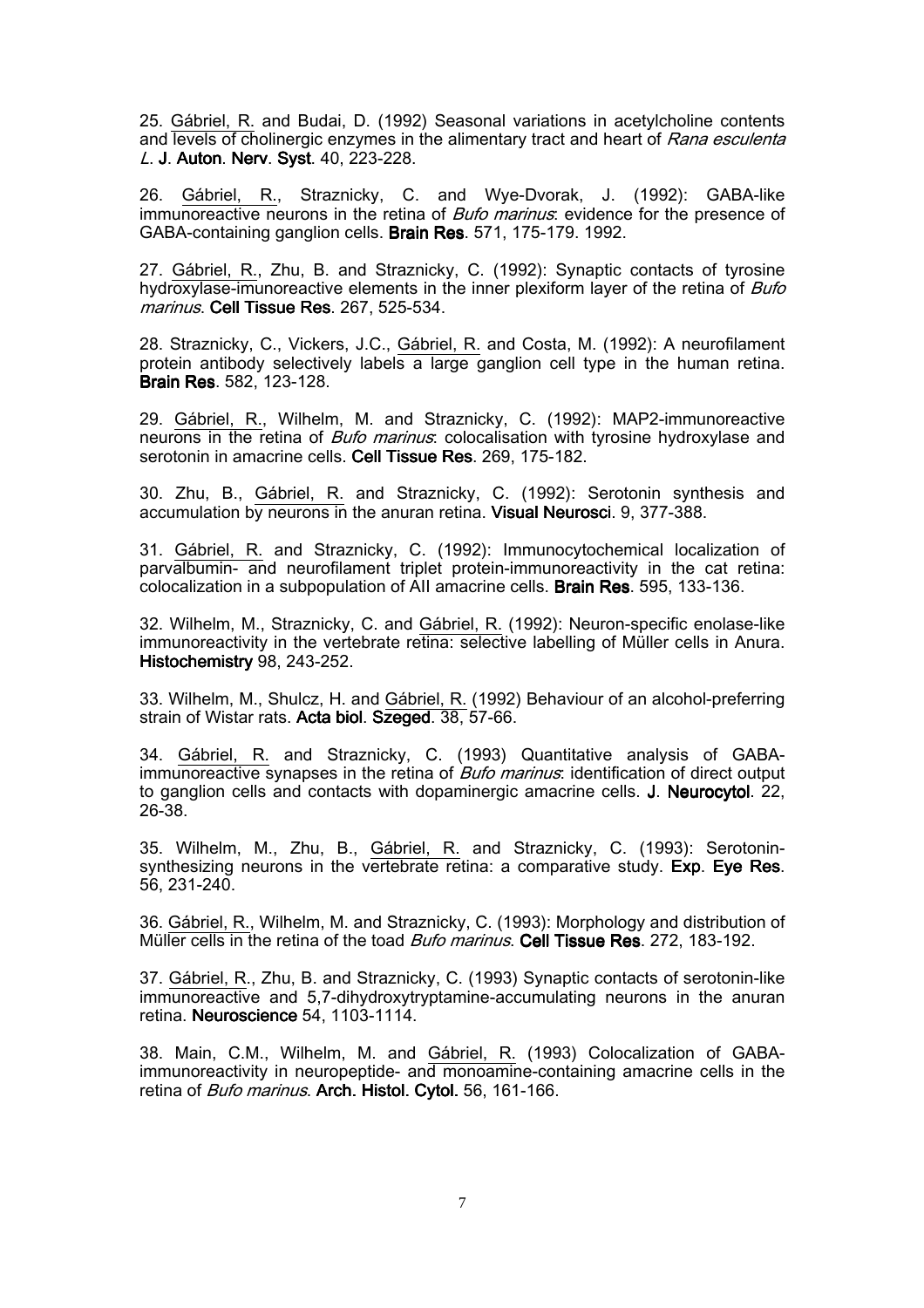39. Gábriel, R. and Straznicky, C. (1993) Optic terminals form axosomatic synapses with deep tectal neurons in *Bufo marinus*. Neurobiology, 1, 313-325.

40. Gábriel, R. and Wilhelm, M. (1994) Quantitative synaptology of the inner plexiform layer of the retina of *Bufo marinus*. Eur. J. Morphol. 32, 19-33.

41. Gábriel, R. and Straznicky, C. (1994) Identified retinal axons occupy postsynaptic positions in the optic tectum of *Bufo marinus*. Neurobiology 2, 235-243.

42. Straznicky, C. and Gábriel, R. (1995) Synapses of biplexiform ganglion cells in the outer plexiform layer of the retina in Xenopus laevis. J. Brain Res. 36, 135-141.

43. Witkovsky, P.. Gábriel, R., Krizaj, D. and Akopian, A. (1995) Participation of luminosity horizontal cells in the organization of depolarizing responses to red light by chromatic horizontal cells in Xenopus retina. Proc. Natnl. Acad. Sci. USA 92, 3556-3560.

44. Gábriel, R. and Straznicky, C. (1995) Synaspses of optic axons with GABA- and glutamate-containing elements in the optic tectum of *Bufo marinus*. **J. Brain Res.** 36, 329-340.

45. Telkes I, Csoknya M, Buzás P, Gábriel R, Hámori J, Elekes K (1996) GABAimmunoreactive neurons in the central and peripheral nervous system of the earthworm, Lumbricus terrestris (Oligochaeta, Annelida). Cell Tissue Res. 285, 463- 475.

46. Buzás P, Jeges S, Gábriel R (1996) The number and distribution of bipolar to ganglion cell synapses in the inner plexiform layer of the anuran retina. Visual Neurosci. 13, 1099-1107.

47. Pollák E, Tóth P, Gábriel R, Lázár G (1997) Ultrastructure of the isthmic nucleus and identification of the synaptic contacts received by the neurons of the crossed isthmotectal projection in Rana esculenta. J. Brain Res. 38, 153-164.

48. Völgyi B, Pollák E, Buzás P, Gábriel R (1997) Calretinin in neurochemically welldefined cell populations of rabbit retina. Brain Res. 763, 79-86.

49. Gábriel R, Völgyi B, Pollák E (1998) Calretinin-immunoreactive elements in retina and optic tectum of the frog, Rana esculenta. Brain Res. 782, 53-62.

50. Gábriel R, Pásztor I, Dénes V, Wilhelm M (1998) Some neurohistochemical properties of nerve elements in myeneteric plexus of rabbit ileum: similarities and dissimilarities to the rodent pattern. Cell Tissue Res. 292, 283-291.

51. Wilhelm M, Báthori Z, Pásztor I, Gábriel R (1998) NADPH diaphorase positive myenteric neurons in the ileum of guinea-pig, rat, rabbit and cat: a comparative study. Eur. J. Morphol. 36, 143-152.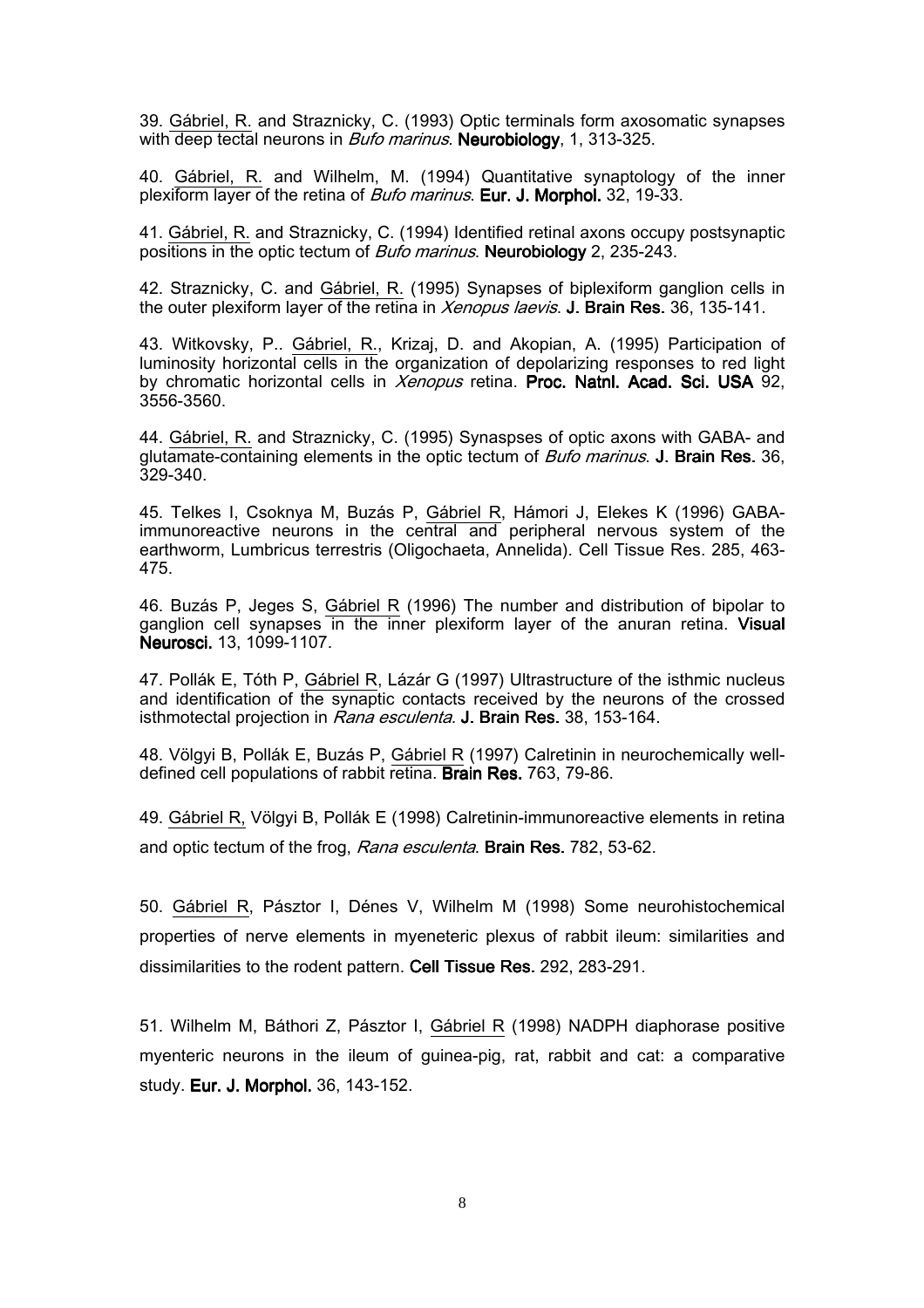52. Akopian A, Gábriel R, Witkovsky P (1998) Calcium released from intracellular stores inhibits  $GABA_A$ -mediated currents in ganglion cells of the turtle retina.  $J$ . Neurophysiol. 80, 1105-1115.

53. Gábriel R, Witkovsky P (1998) Cholinergic, but not the rod-pathway-related glycinergic (AII), amacrine cells contain calretinin in the rat retina. Neurosci. Lett. 247, 179-182.

54. Krizaj D, Gábriel R, Owen GW, Witkovsky P (1998) Dopamine D2 receptormediated modulation of rod-cone coupling in the Xenopus retina. J. Comp. Neurol. 398, 529-538.

55. Pollák E, Lázár G, Gábriel R, Wang S (1999) Localization and source of GABA immunoreactivity in the isthmic nucleus of the frog Rana esculenta. Brain Res. Bull. 48, 343-350.

56. Wilhelm M, Gábriel R (1999) Functional anatomy of the photoreceptor and second-order cell mosaic in the retina of Xenopus laevis. Cell Tissue Res. 297, 35-46.

57. Gábriel R, Völgyi B, Pollák E (1999) Most calretinin-containing amacrine cells in the rabbit retina co-localize glycine. Visual Neurosci. 16, 983-990.

58. Akopian A, Johnson J, Gábriel R, Brecha N, Witkovsky P (2000) Somatostatin modulates voltage-gated K+ and Ca++ currents in rod and cone photoreceptors in the salamander retina. J. Neurosci. 20, 929-936.

59. Gábriel R (2000) Calretinin is present in serotonin- and GABA-positive amacrine cell populations in the retina of *Xenopus laevis*. **Neurosci. Lett.** 285, 9-12.

60. Witkovsky P, Gábriel R, Haycock JW, Meller ME (2000) Interaction of light and neuronal circuitry in the control of tyrosine hydroxylase phosphorylation in the rat retina. J. Chem. Neuroanat. 19, 105-116.

61. Gábriel, R., LeSauter, J., Garcia-Espana, T., Silver, R., and Witkovsky, P. (2001)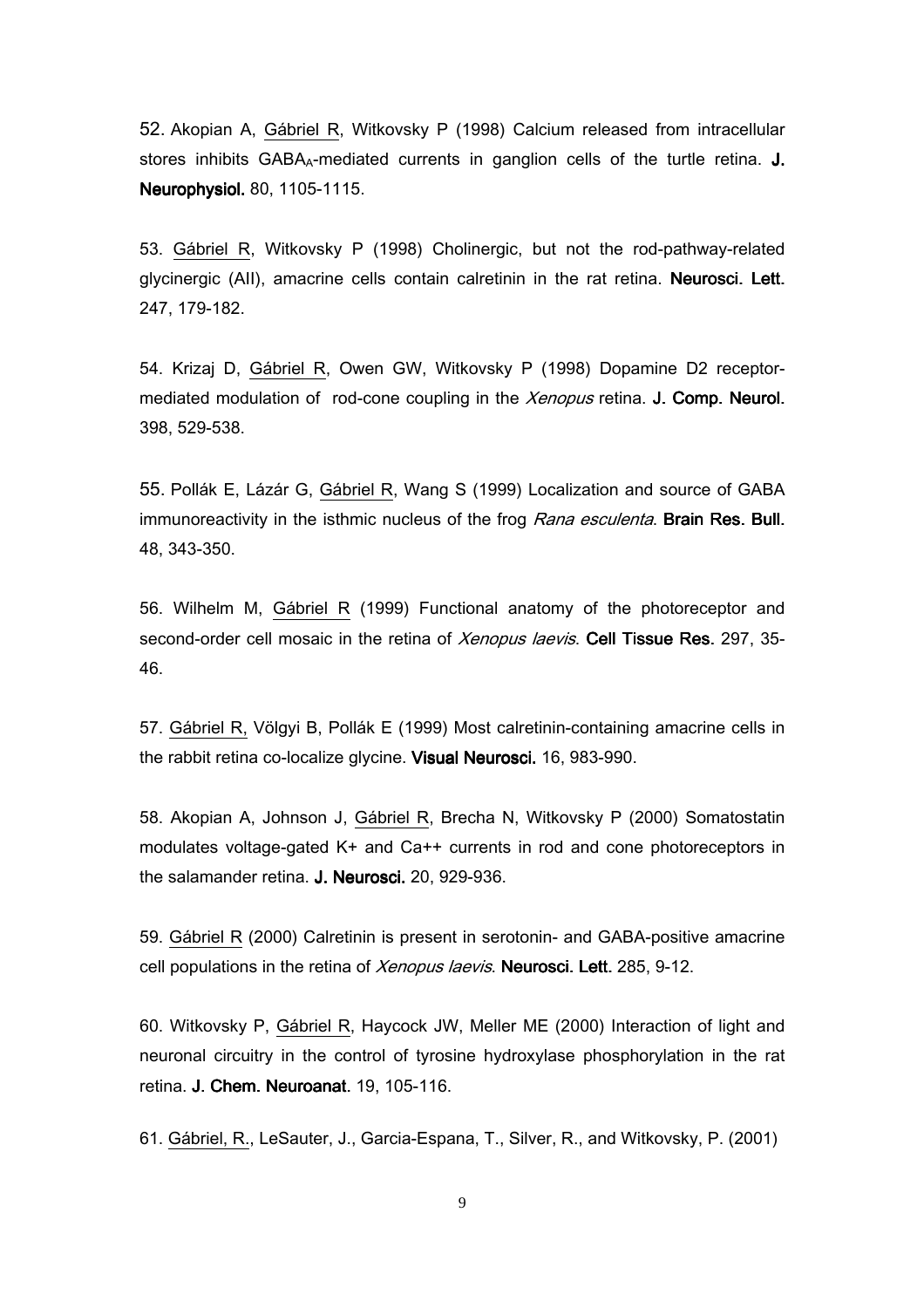Diurnal and circadian rhythms of protein kinase C expression in rat retina. J. Comp. Neurol. 439, 140-150.

62. Rábl, K., Bánvölgyi, T., Gábriel, R. (2002) Electrophysiological evidence for pushpull interactions in the inner retina of turtle. Acta Biol. Hung. 53, 141-151.

63. Gábriel, R., De Souza, S., Ziff, EB., Witkovsky, P. (2002) Association of AMPAreceptor-related postsynaptic density proteins GRIP and ABP with subsets of glutamate-sensitive neurons in the rat retina. **J. Comp. Neurol.** 449, 129-140.

64. Rábl, K., Reglő di, D., Bánvölgyi, T., Somogyvári-Vígh, A., Lengvári, I., Gábriel, R. and Arimura, A. (2002) PACAP inhibits anoxia-induced changes in physiological responses in horizontal cells in the turtle retina. Regul. Peptides 109, 71-74.

65. Dénes, V., Lázár, Z., Barthó, L., Gábriel, R. (2003) Serotonin in the rabbit ileum: localization, uptake and effect on motility. Anat. Rec. 271A, 368-376.

66. Gábriel, R., LeSauter, J., Petrovics, G., Bánvölgyi T., Silver, R., and Witkovsky, P. (2004) AII amacrine neurons of the rat retina show diurnal and circadian rhythms of parvalbumin immunoreactivity. Cell Tissue Res. 315, 181-186

67. Dénes V, Gábriel R (2004) Calbindin-immunopositive cells are cholinergic interneurons in the myenteric plexus of rabbit ileum. Cell Tissue Res. 318, 465-472

68. Tamás A, Gábriel R, Rácz B, Dénes V, Kiss P, Lubics A, Lengvári I, Reglő di D (2004) Effects of pituitary adenylate cyclase activating peptide in retinal degeneration induced by mososodium-glutamate. Neurosci. Lett. 372, 110-113

## **Conference Abstracts**

1. Halasy, K., Fekete, É., Csoknya, M., Gábriel, R. and Benedeczky, I. (1987) Fine structure and cytochemical features of enteric neuromuscular junctions in lower vertebrates. 2nd World Cong. Neurosci. Budapest. Neuroscience 22(S): 344.

2. Halasy, K., Eckert, M., Fekete, É., Gábriel, R., Csoknya, M. and Benedeczky, I. (1988) Comparative cytochemical studies on the enteric nervous system. 11th Annu. Meeting ENA, Zürich. Eur. J. Neurosci. S1: 258.

3. Halasy, K., Fekete, É., Gábriel, R., Csoknya, M. and Benedeczky, I. (1989) Immunocytochemical study of GABAergic nerve elements in the enteric nervous system. 12th Annu. Meeting ENA, Turin. Eur. J. Neurosci. S2: 19.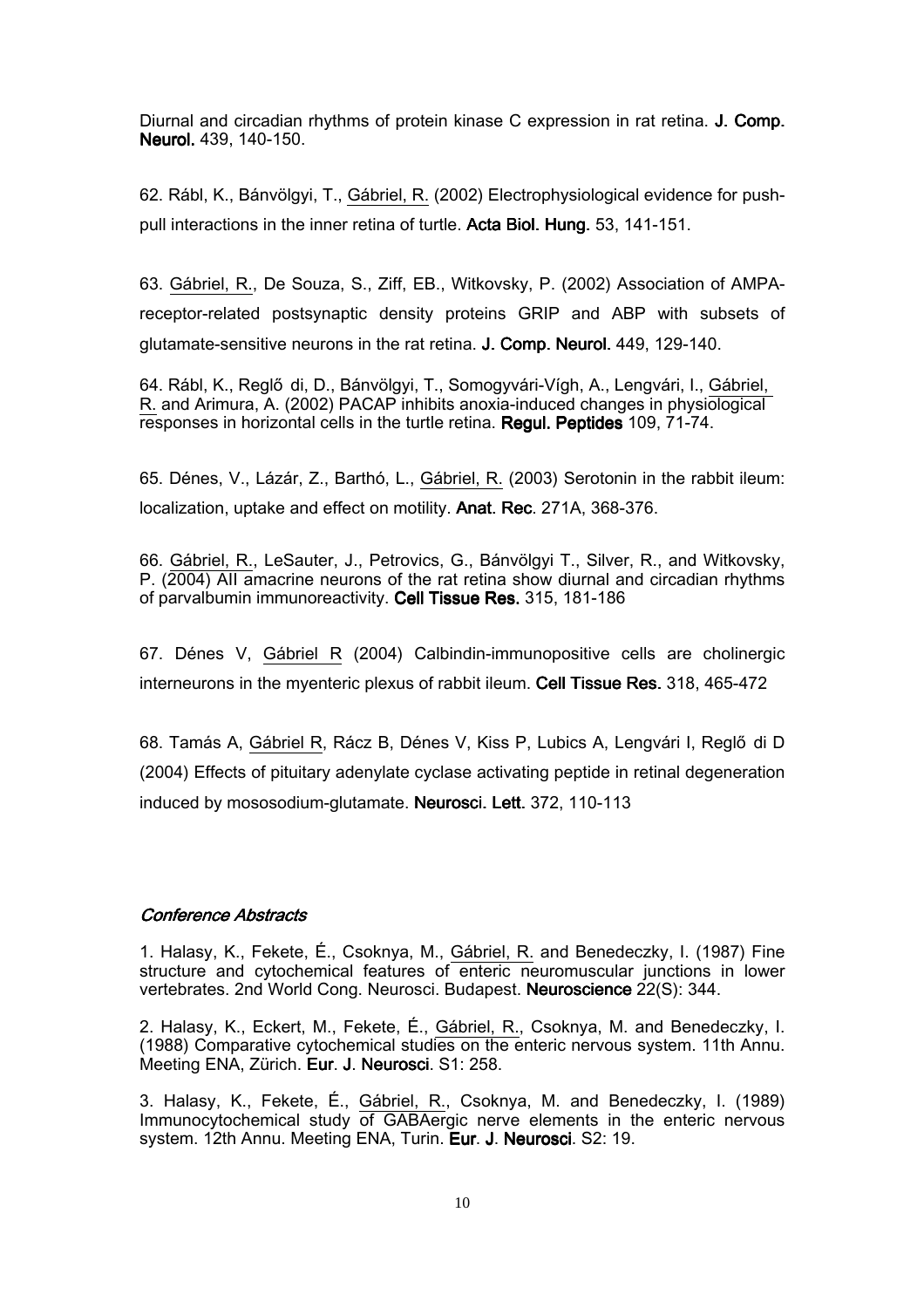4. Gábriel, R., Timmermans, J.-P., Scheuermann, D.W., Adriaensen, D. and de groodt-Lasseel, M.H.A. (1990) Structural organization of the enterric nervous system in the red-eared turtle, Pseudemys scripta elegans. 9th Intern. Symp. Morphol. Sci., Nancy. Bull. Assoc. Anat. 74: 62.

5. Scheuermann, D.W., Timmermans, J.-P., Gábriel, R., Adriaensen, D., Fekete, É. and De Groodt-lasseel, M.H.A. (1991) Distribution of neuronpeptides in the enteric nervous system of a chelonian reptile, Pseudemys scripta elegans. 86. Versamm. Anat. Ges., Szeged. Anat. Anz. 172: 315.

6. Timmermans, J.-P., Scheuermann, D.W., Gábriel, R., Adriaensen, D., Fekete, É. and De Groodt-Lasseel, M.H.A. (1991) Topographical organization of the ganglionic nerve networks in the gut wall of the red-eared turtle, *Pseudemys scripta elegans*. 86. Versamm. Anat. Ges., Szeged. Anat. Anz. 172: 283.

7. Straznicky, C. and Gábriel, R. (1991) Synatic and non-synaptic associations of tyrosine hydroxylase immunoreactive elements in the retina of *Bufo marinus*. 14th Annu. Meeting ENA, Cambridge. Eur. J. Neurosci. S4: 44.

8. Gábriel, R. and Straznicky, C. (1991) GABA-like immunoreactivity in the retina of Bufo marinus: a light and electron microscopic analysis. 54th Meeting APPS, Melbourne. Proc. Austral. Physiol. Pharmacol. Soc. 22: 125.

9. Straznicky, C., Wilhelm, M. and Gábriel, R. (1992) MAP2-immunoreactive neurons in the retina of *Bufo marinus*: co-localization with tyrosine hydroxylase and serotonin in amacrine cells. 12th Annu. Meeting ANS, Adelaide. Proc. Austral. Neurosci. Soc.  $3.64$ 

10. Wilhelm, M., Gábriel, R. and Straznicky, C. (1992) Neuron-specific enolase immunoreactivity in the vertebrate retina: selective staining of Müller cells in anurans. 12th Annu. Meeting ANS, Adelaide. Proc. Austral. Neurosci. Soc. 3: 174.

11. Straznicky, C., Zhu, B. and Gábriel, R. (1992) Connexions of serotoninimmunoreactive neurons in the inner plexiform layer of the anuran retina. 15th Annu. Meeting ENA, München. Eur. J. Neurosci. S5: 250.

12. Gábriel, R. (1992) Synapses of GABA-containing elements with other identified structures in the inner plexiform layer of the anuran retina. 9th Int. Cong. Histochem. Cytochem. Maastricht. Histochem. J. 24: 583-584.

13. Gábriel, R. and Budai, D. (1992) Seasonal changes in acetylcholine level and activities of cholinergic enzymes in the alimentary tract and heart of the edible frog, Rana esculenta L. 9th Int. Cong. Histochem. Cytochem. Maastricht. Histochem. J. 24: 584.

14. Straznicky, C. and Gábriel, R. (1993) The synaptology of GABA- and glutamateimmunoreactive optic axon terminals in the tectum of *Bufo marinus*. 13th Annu. Meeting ANS, Melbourne. Proc. Austral. Neurosci. Soc. 4: 56.

15. Baranyai, J., Gábriel, R. and Straznicky, C. (1993) Neurochemical markers for intrinsic neurons in the toad optic tectum: distribution of MAP2 CaBP and 5HT. 16th Annu. Meeting ENA, Madrid. Eur. J. Neurosci. S6: 504.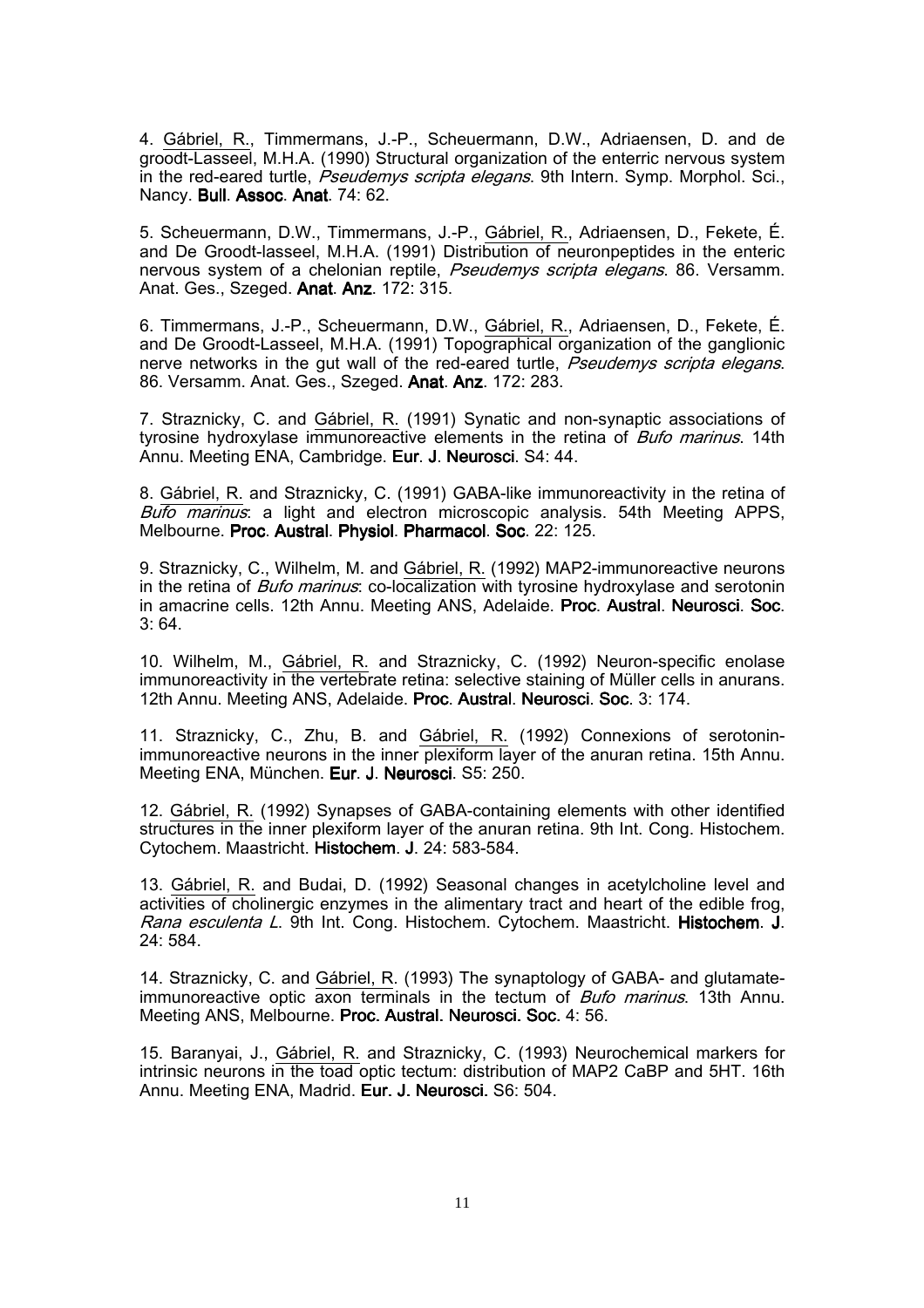16. Gábriel, R. and Straznicky C. (1993) Axo-axonic and axosomatic synapses of retinal terminals in the optic tectum of *Bufo marinus*. 16th Annu. Meeting ENA, Madrid. Eur. J. Neurosci. S6: 493.

17. Witkovsky, P., Gábriel, R., Krizaj, D. and Akopian, A. (1994) Feedback to cones by luminosity horizontal cells controls the depolarizing response of chromatic horizontal cells. 24th Annu. Meeting of Soc. Neurosci., Miami Beach. Soc. Neurosci. Abstr. 20:217.

18. Krizaj, D., Gábriel, R., Zhang, J. and Witkovsky, P. (1994) The vertical pathway in the retina is modulated by D2 dopamine receptor. 24th Annu. Meeting of Soc. Neurosci. Miami Beach. Soc. Neurosci. Abstr. 20:967.

19. Buzás, P. and Gábriel, R.(1995) Direct bipolar to ganglion cell synapses in the inner plexiform layer of the anuran retina. Annu. Meeting Austrian Neurosci Ass. Graz. Abstract P 77.

20. Witkovsky, P., Gábriel, R. and Krizaj, D (1996) Modulation of rod-cone couling in the *Xenopus* retina. Annu. Meeting ARVO, Fort Lauderdale. Invest. Ophthalmol. Vis. Sci. 37: S695.

21. Telkes, I., Csoknya, M., Lakatos, J. and Gábriel, R. (1996) Invertebrate type neuropeptides in earthworm gastrointestinal tract. 6th Annu. Meeting Eur Neuropeptide Club, Pécs. Neurobiology 4:176.

22. Gábriel, R., Pásztor, I., Dénes, V. and Wilhelm, M. (1997) Neurohistochemistry of rabbit ileal myenteric plexus: unusual neurochemical coding of intrinsic neurons. XXV. Göttinger Neurobiologietagung, Göttingen. Proceedings P 708.

23. Pollák, E., Gábriel, R., Wang, S.R. and Lázár, G. (1997) Distribution and source of GABA positivity in the isthmic nucleus of the frog Rana esculenta. XXV. Göttinger Neurobiologietagung, Göttingen. Proceedings P 526.

24. Gábriel, R., Akopian, A. and Witkovsky, P. (1998) Co-localization of Ryanodineand inositol trisphosphate receptors in retinal ganglion cells. Annu. Meeting ARVO, Fort Lauderdale. Invest. Ophthalmol. Vis. Sci. 39:S986

25. Völgyi, B., Veisenberger, E., Pollák, E. and Gábriel, R. (1998) ANP-like immunoreactivity in the photoreceptor cells of the rabbit retina. XXIV. Göttinger Neurobiologietagung, Göttingen. Göttingen Neurobiology Report P 444.

26. Gábriel, R., LeSauter, J., Silver, R. and Witkovsky, P. (1999) Circadian regulation of the expression of calcium-binding proteins and pretein kinase C in the rat retina. Annu. Meeting ARVO, Fort Lauderdale. Invest. Ophtalmol. Vis. Sci. 40: S610

27. Akopian, A., Johnson, J., Gábriel, R., Szikra, T., Brecha, N. and Witkovsky, P. (1999) Localization and function of somatostatin subtype 2A receptors in amphibian retina. Annu. Meeting ARVO, Fort Lauderdale. Invest. Ophtalmol. Vis. Sci. 40: S979

28. Witkovsky, P., Gábriel, R., LeSauter, J., Garcia-Espana, T., and Silver, R. (2001)